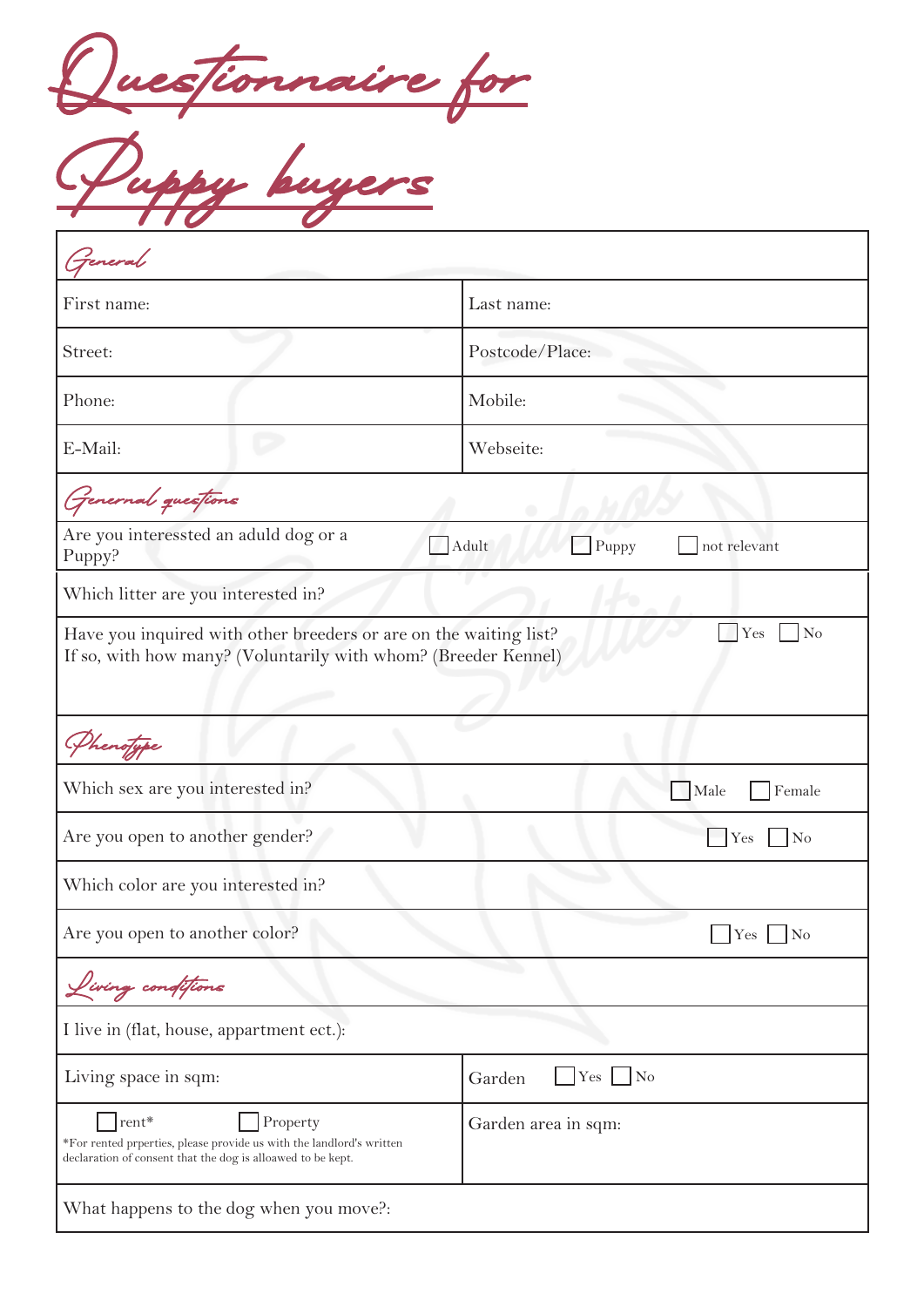| Professional conditions                                                                                         |                            |
|-----------------------------------------------------------------------------------------------------------------|----------------------------|
| Are you employed?                                                                                               | $\log$<br>Yes              |
| If so, how long would the dog be alone each day                                                                 |                            |
| Can you provide the necessary animal care for the dog<br>financially?                                           | $\log$<br>Yes              |
| What happens to the dog when you move?                                                                          |                            |
| Family relationships                                                                                            |                            |
| Which persons are to live in the same household with the dog in the future? (Name, age, gender)                 |                            |
| If one or more of the members has a<br>Allergy to animal hair?                                                  | $\rm No$<br>Yes            |
| Are ALL family members with<br>Yes<br>N <sub>o</sub><br>Not everyone knows about the plans yet<br>with the dog? |                            |
| Cynological knowledge                                                                                           |                            |
| Do you already have dog experience:                                                                             | N <sub>o</sub><br>Yes      |
| If yes, with which breed $(s)$ :                                                                                |                            |
| Have you thought about dog ownership,<br>nutrition, education before?                                           | N <sub>o</sub><br>Yes      |
| If so, how?                                                                                                     |                            |
| What characteristics should your future dog have?                                                               |                            |
| What characteristics should it not have?                                                                        |                            |
|                                                                                                                 |                            |
| Have you ever seen a representative of our breed "live" before?                                                 | $\overline{\rm No}$<br>Yes |
| Should it be a second or more dog?                                                                              | N <sub>o</sub><br>Yes      |
| If yes, which dogs already live in the household? (Age, breed, sex)                                             |                            |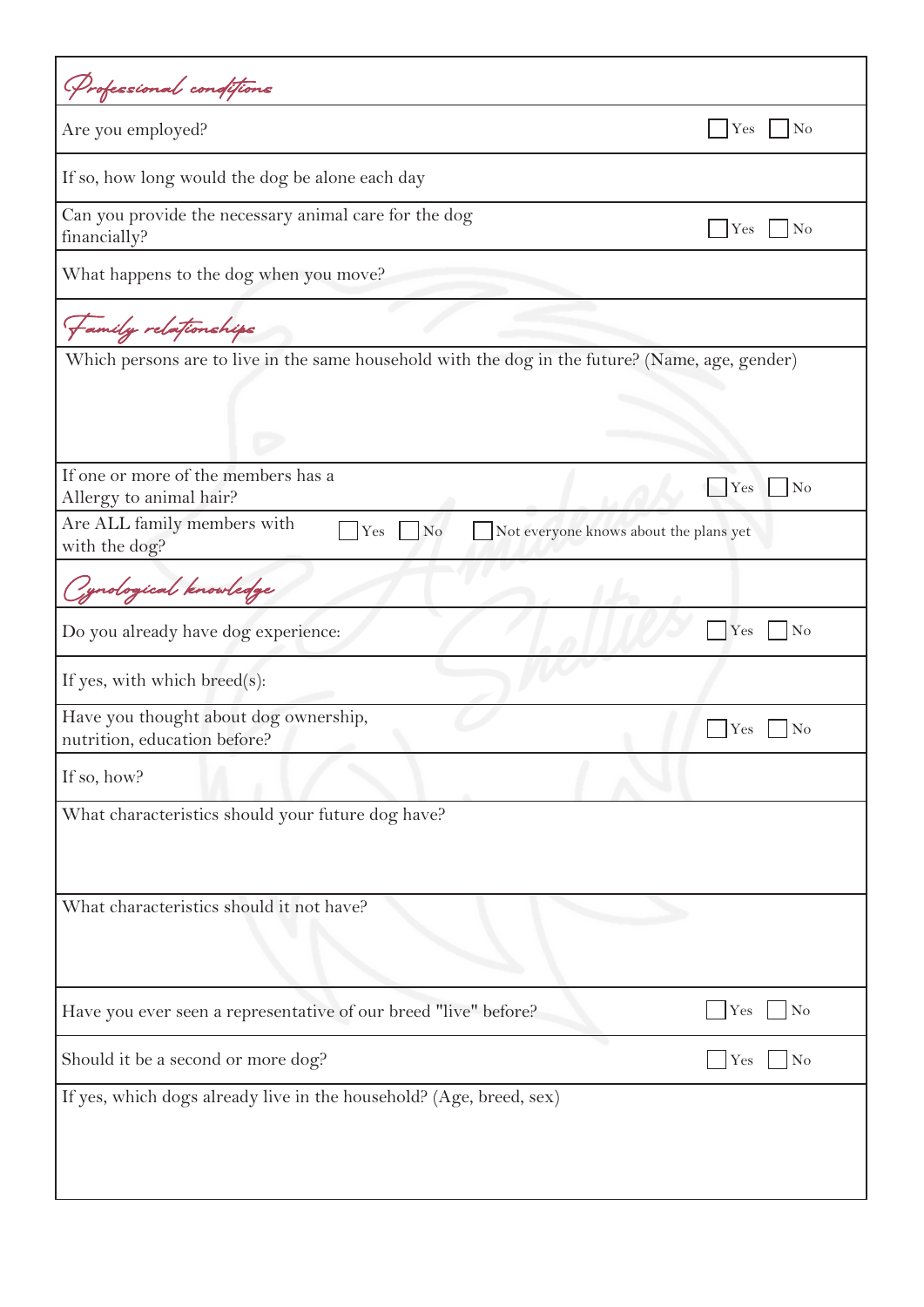| Are there other animals in the household? (species, age)                                                                                                                                                                             |                         |  |  |
|--------------------------------------------------------------------------------------------------------------------------------------------------------------------------------------------------------------------------------------|-------------------------|--|--|
| Are you a member of a dog club?                                                                                                                                                                                                      | N <sub>o</sub><br>Yes   |  |  |
| If so, in which one?                                                                                                                                                                                                                 |                         |  |  |
| I would like to keep my dog in the future as: (multiple selection possible)<br>Family dog<br>Support dog<br>Rescue dog<br>Breeding dog<br>Show dog<br>Protection dog<br>Sporthund<br>Hunting dog<br>Herding dog<br>Other<br>Watchdog |                         |  |  |
| Do you already have experience with one of the activities mentioned?                                                                                                                                                                 | Yes<br>N <sub>o</sub>   |  |  |
| If so, which one?                                                                                                                                                                                                                    |                         |  |  |
| Are you planning to visit a dog school?                                                                                                                                                                                              | No<br>Yes               |  |  |
| Are you prepared to stand by your dog even in old<br>age or illness?                                                                                                                                                                 | Yes<br>N <sub>o</sub>   |  |  |
| What food is intended for the dog?<br>Mix of:<br>Barf (fresh meat)<br>Dry food<br>Canned food<br>We don't know and need information                                                                                                  |                         |  |  |
| Should your dog be neutered?<br>Yes<br>If so, why?                                                                                                                                                                                   | N <sub>o</sub><br>Maybe |  |  |
| Can you make the house puppy-proof?                                                                                                                                                                                                  | N <sub>o</sub><br>Yes   |  |  |
| upervision                                                                                                                                                                                                                           |                         |  |  |
| Who will be the main caregiver for the dog?                                                                                                                                                                                          |                         |  |  |
| How is the dog looked after when you are at work?                                                                                                                                                                                    |                         |  |  |
| Where will the dog sleep?                                                                                                                                                                                                            |                         |  |  |
| What happens to the dog when you go on holiday?                                                                                                                                                                                      |                         |  |  |
| For what reasons would you consider giving up the Dog?                                                                                                                                                                               |                         |  |  |
| Have you ever given a dog away?                                                                                                                                                                                                      | $\vert$ No<br>Yes       |  |  |
| If so, why?                                                                                                                                                                                                                          |                         |  |  |